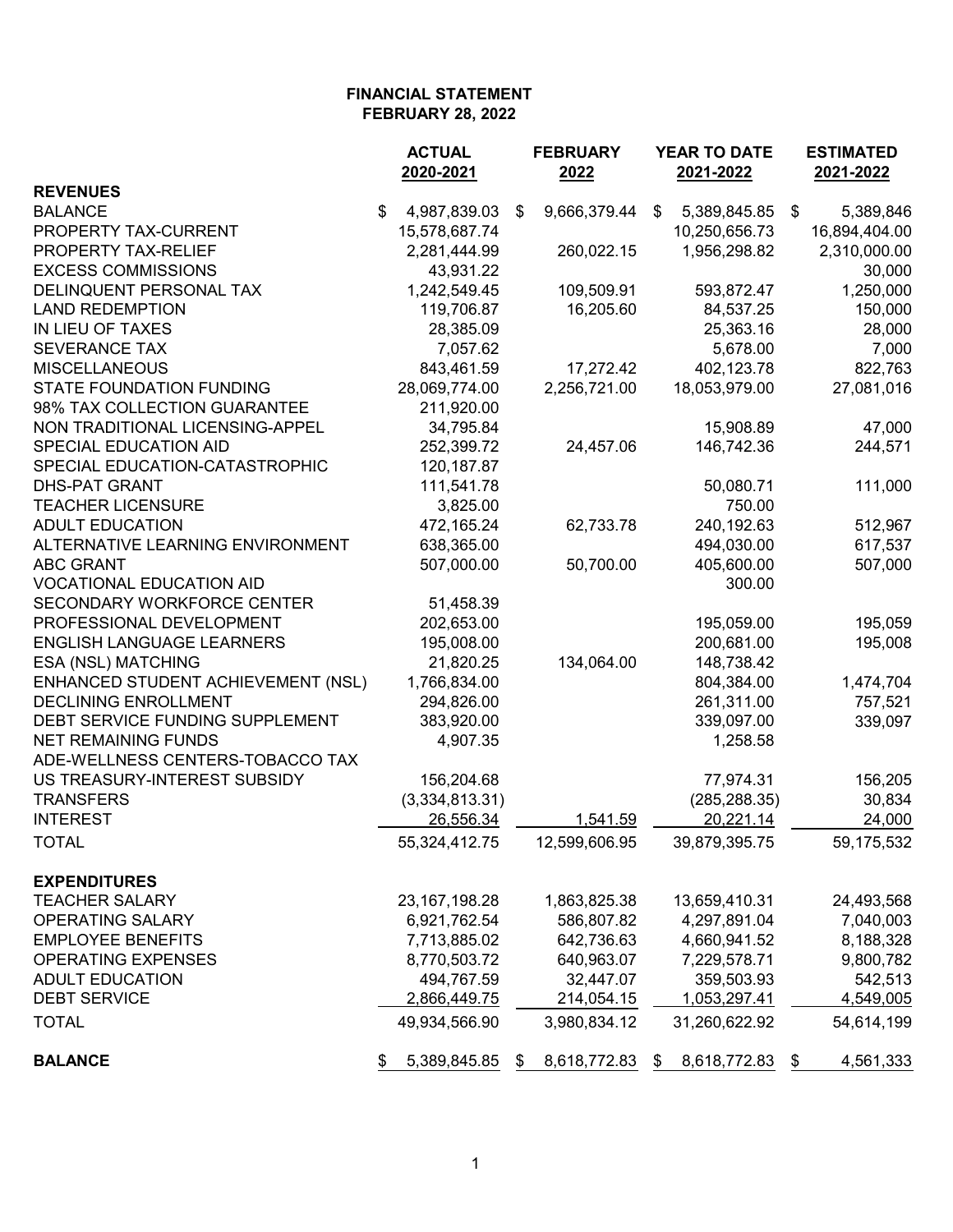|                                        | <b>ACTUAL</b><br>2020-2021 | <b>FEBRUARY</b><br>2022 | <b>YEAR TO DATE</b><br>2021-2022 | <b>ESTIMATED</b><br>2021-2022 |
|----------------------------------------|----------------------------|-------------------------|----------------------------------|-------------------------------|
|                                        | <b>BUILDING FUND</b>       |                         |                                  |                               |
| <b>REVENUES</b>                        |                            |                         |                                  |                               |
| <b>BALANCE</b>                         | \$<br>5,567,998.24         | 13,661,500.51<br>\$     | 6,391,936.99<br>\$               | 6,391,937<br>$\frac{1}{2}$    |
| <b>GOOD FAITH DEPOSIT</b>              | 4,907.35                   |                         | 205,100.00                       |                               |
| PROCEEDS FROM SALE OF BONDS            |                            |                         | 9,798,065.50                     | 10,000,000                    |
| <b>ACADEMIC FACILITIES PARTNERSHIP</b> |                            |                         |                                  |                               |
| <b>DEBT SAVINGS TRANSFER</b>           | (10,048.82)                |                         |                                  |                               |
| NET REMAINING REFUNDING BONDS          | (4,907.35)                 |                         |                                  |                               |
| <b>INTEREST</b>                        | 9,889.06                   | 2,330.39                | 8,385.22                         | 40,000                        |
| DONATIONS-TURF/SCOREBOARD              | 53,050.00                  |                         | 19,500.00                        |                               |
| REFUND PRIOR YEAR EXPENDITURES         |                            |                         | 10,124.18                        |                               |
| <b>TRANSFER-OPERATING</b>              | 3,183,495.24               |                         |                                  |                               |
| <b>TRANSFERS-TURF</b>                  | 12,500.00                  |                         |                                  |                               |
| <b>TOTAL</b>                           | 8,816,883.72               | 13,663,830.90           | 16,433,111.89                    | 16,431,937                    |
| <b>EXPENDITURES</b>                    |                            |                         |                                  |                               |
| <b>LAND</b>                            |                            |                         |                                  |                               |
| PURCHASED SERVICES                     | 501,424.73                 | 134,974.33              | 499,523.00                       | 30,000                        |
| <b>EQUIPMENT &amp; FURNITURE</b>       | 108,460.69                 |                         | 26,435.88                        | 690,000                       |
| <b>BUILDINGS-REMODELING</b>            | 705,272.51                 |                         | 59,124.60                        |                               |
| <b>BUILDINGS-NEW &amp; ADDITIONS</b>   | 379,132.86                 | 166,661.98              | 1,880,564.27                     | 10,000,000                    |
| <b>RENTAL-EQUIPMENT &amp; VEHICLES</b> |                            |                         | 11,275.83                        |                               |
| <b>FEES</b>                            | 49,419.00                  | 8,878.64                | 52,001.09                        | 25,000                        |
| <b>SUPPLIES</b>                        | 97,741.45                  |                         | 36,828.34                        |                               |
| <b>IMPROVEMENTS</b>                    | 583,495.49                 | 317,262.81              | 831,305.74                       | 3,297,697                     |
| <b>TOTAL</b>                           | 2,424,946.73               | 627,777.76              | 3,397,058.75                     | 14,042,697                    |
| <b>BALANCE</b>                         | 6,391,936.99               | 13,036,053.14           | 13,036,053.14                    | 2,389,240.00                  |
|                                        |                            |                         |                                  |                               |
| <b>BALANCE</b>                         | 3,343,691.39               | 4,072,948.00            | 3,719,658.00                     | 3,719,658.00                  |
| <b>INTEREST</b>                        | 74,591.60                  |                         | 68,001.65                        | 51,914.00                     |
| <b>TRANSFERS</b>                       | 301,375.01                 |                         | 285,288.35                       | 301,375.00                    |
| <b>SINKING FUND PAYMENTS</b>           |                            |                         |                                  |                               |
| <b>BALANCE</b>                         | 3,719,658.00               | 4,072,948.00            | 4,072,948.00                     | 4,072,947                     |
| <b>TOTAL BUILDING FUND</b>             | \$10,111,594.99            | \$17,109,001.14         | \$17,109,001.14                  | \$<br>6,462,187               |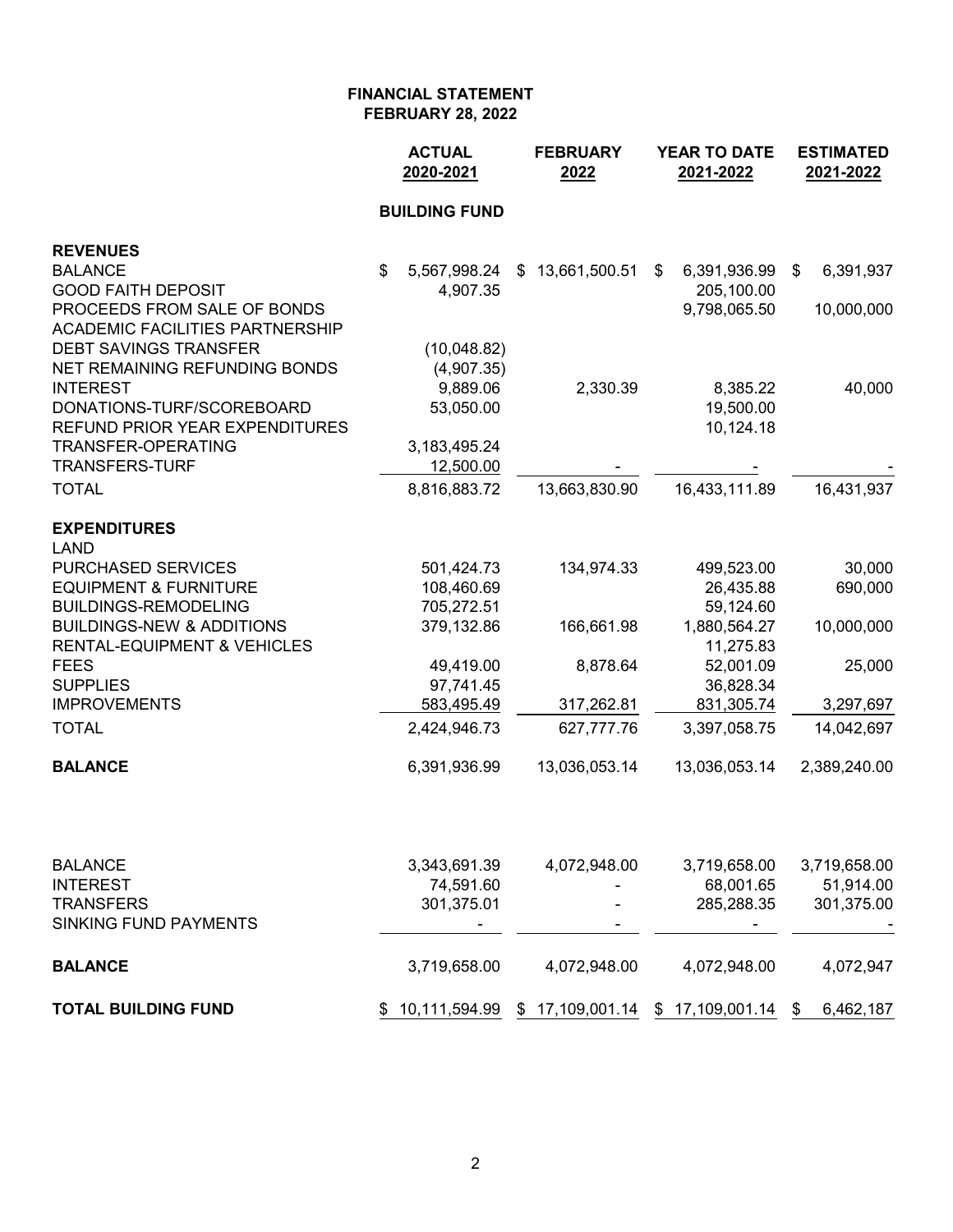|                                                                                                                                                                                                            | <b>ACTUAL</b><br>2020-2021           | <b>FEBRUARY</b><br>2022 |    | <b>YEAR TO DATE</b><br>2021-2022 |    | <b>ESTIMATED</b><br>2021-2022 |
|------------------------------------------------------------------------------------------------------------------------------------------------------------------------------------------------------------|--------------------------------------|-------------------------|----|----------------------------------|----|-------------------------------|
|                                                                                                                                                                                                            | <b>BUILDING FUND-ADULT EDUCATION</b> |                         |    |                                  |    |                               |
| <b>REVENUES</b><br><b>BALANCE</b><br><b>GENERAL IMPROVEMENT PAYMENT</b><br><b>REFUND PRIOR YEAR EXPENDITURE</b><br><b>TOTAL</b>                                                                            | \$<br>4,989.10 \$<br>4,989.10        | 4,989.10 \$<br>4,989.10 |    | 4,989.10 \$<br>4,989.10          |    | 4,989<br>4,989                |
| <b>EXPENDITURES</b><br>ARCHITECT & ENGINEERS<br><b>PURCHASED SERVICES</b><br><b>LAND &amp; IMPROVEMENTS</b><br><b>BUILDINGS-NEW &amp; ADDITIONS</b><br><b>SUPPLIES</b><br><b>EQUIPMENT</b><br><b>TOTAL</b> |                                      |                         |    |                                  |    |                               |
| <b>BALANCE</b>                                                                                                                                                                                             | \$<br>4,989.10                       | \$<br>4,989.10          | \$ | 4,989.10                         | \$ | 4,989                         |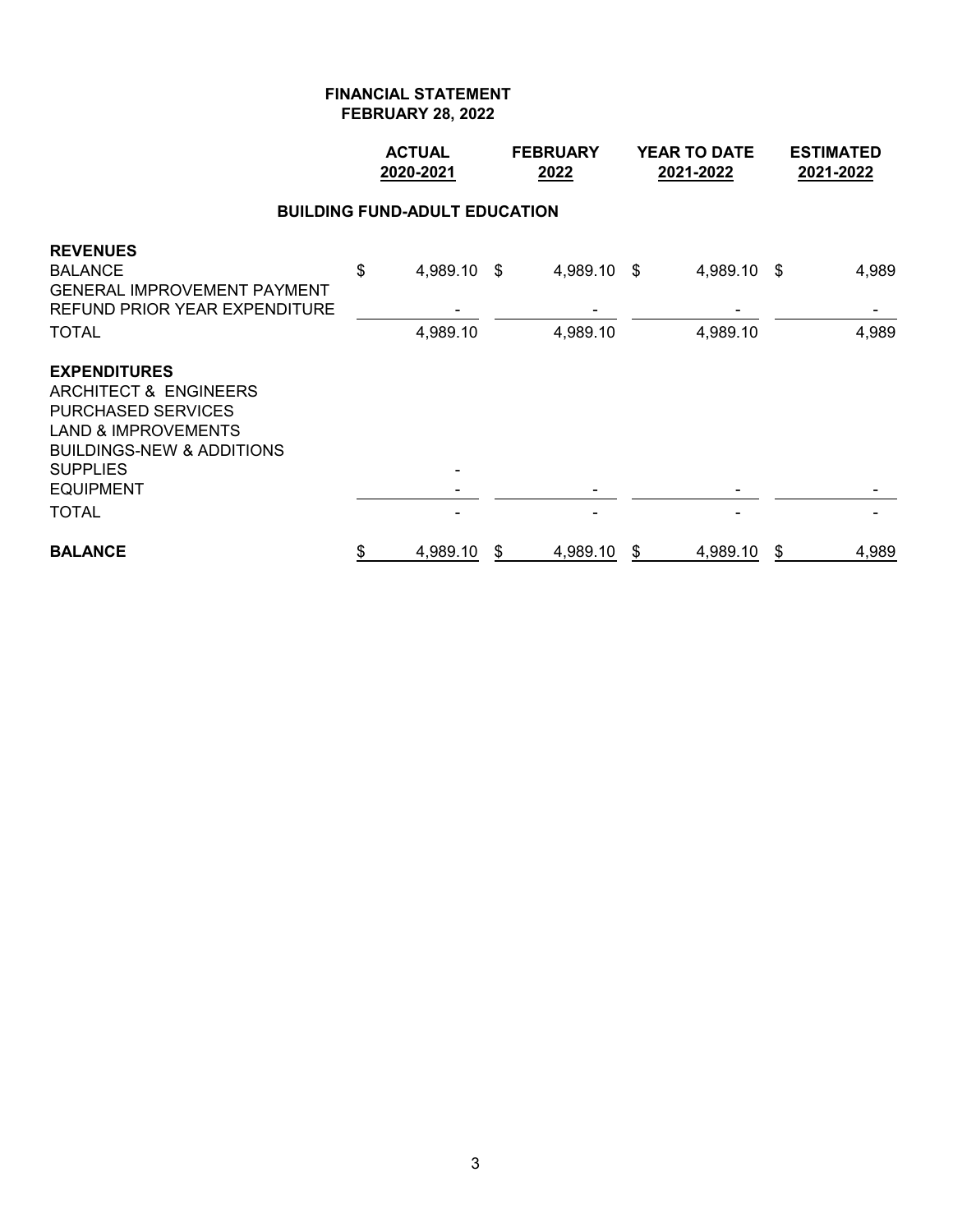|                                           | <b>ACTUAL</b><br>2020-2021           | <b>FEBRUARY</b><br>2022 | <b>YEAR TO DATE</b><br>2021-2022 |  |                    | <b>ESTIMATED</b><br>2021-2022 |            |
|-------------------------------------------|--------------------------------------|-------------------------|----------------------------------|--|--------------------|-------------------------------|------------|
|                                           | <b>FEDERAL PROGRAMS</b>              |                         |                                  |  |                    |                               |            |
| <b>REVENUES</b>                           |                                      |                         |                                  |  |                    |                               |            |
| <b>BALANCE</b>                            | $\sqrt[6]{\frac{1}{2}}$<br>79,897.93 | \$                      | $(590, 216.06)$ \$               |  | 82,253.05          | \$                            | 82,253     |
| TITLE I,                                  | 2,073,824.08                         |                         |                                  |  | 1,469,289.46       |                               | 2,078,813  |
| ARKANSAS MEDICAID PROGRAM                 | 160,684.94                           |                         | 13,700.02                        |  | 78,613.06          |                               | 127,175    |
| TITLE VI-B,                               | 1,395,999.83                         |                         | 155,463.39                       |  | 827,949.62         |                               | 1,270,569  |
| <b>IDEA EARLY CHILDHOOD</b>               | 54,518.48                            |                         | 5,030.50                         |  | 30,176.36          |                               | 59,303     |
| <b>ARMAC</b>                              | 337,486.96                           |                         |                                  |  | 241,213.51         |                               | 275,000    |
| <b>VOCATIONAL REHABILITATION SERVICES</b> | 4,800.00                             |                         |                                  |  | 6,400.00           |                               |            |
| TITLE I, MIGRANT                          | 144,452.67                           |                         | 8,814.13                         |  | 54,538.92          |                               | 104,145    |
| <b>TITLE IIA</b>                          | 240,675.90                           |                         | 275,309.78                       |  | 275,309.78         |                               | 274,564    |
| <b>TITLE III</b>                          | 36,998.64                            |                         | 3,776.12                         |  | 64,392.17          |                               | 82,326     |
| TITLE IV                                  | 128,956.61                           |                         | 144,117.24                       |  | 144, 117. 24       |                               | 144,149    |
| ARP SPECIAL ED                            |                                      |                         | 428.73                           |  | 83,890.05          |                               | 314,805    |
| DHS CHILD CARE                            | 36,000.00                            |                         |                                  |  | 12,000.00          |                               |            |
| ADE COVID EMERGENCY LEAVE                 | 330,512.83                           |                         |                                  |  |                    |                               |            |
| <b>CARES ACT ESSER I</b>                  | 1,388,411.58                         |                         |                                  |  | 0.01               |                               |            |
| <b>ESSER II</b>                           | 4,212,115.06                         |                         | 263,404.77                       |  | 1,607,472.80       |                               | 2,169,499  |
| ARP (ESSER III)                           |                                      |                         | 110,837.15                       |  | 378,143.35         |                               | 14,347,975 |
| CARES ACT-SCHOOL MEALS                    | 183,495.24                           |                         |                                  |  |                    |                               |            |
| ROTC REIMBURSEMENT                        | 35,974.72                            |                         | 4,142.68                         |  | 16,571.14          |                               | 40,351     |
| <b>ADULT ED</b>                           | 185,220.87                           |                         | 7,136.05                         |  | 53,388.99          |                               | 200,956    |
| <b>TOTAL</b>                              | 11,030,026.34                        |                         | 401,944.50                       |  | 5,425,719.51       |                               | 21,571,882 |
| <b>EXPENDITURES</b>                       |                                      |                         |                                  |  |                    |                               |            |
| <b>TITLE I</b>                            | 2,443,456.59                         |                         | 165,426.13                       |  | 1,774,487.65       |                               | 2,497,526  |
| ARKANSAS MEDICAID PROGRAM                 | 217,907.93                           |                         | 2,722.00                         |  | 72,086.60          |                               | 127,175    |
| <b>TITLE VI-B</b>                         | 1,395,999.83                         |                         | 133,782.36                       |  | 917,232.18         |                               | 1,270,569  |
| <b>IDEA EARLY CHILDHOOD</b>               | 47,434.40                            |                         | 5,030.50                         |  | 35,206.86          |                               | 59,303     |
| <b>ARMAC</b>                              | 288,587.00                           |                         | 37,016.55                        |  | 254, 195.53        |                               | 346,575    |
| VOCATIONAL REHABILITATION SERVICES        | 4,799.99                             |                         |                                  |  | 6,400.00           |                               |            |
| TITLE I, MIGRANT                          | 144,452.67                           |                         | 6,646.12                         |  | 61,185.04          |                               | 104,145    |
| ARP SPECIAL ED                            |                                      |                         | 69.30                            |  | 32,943.34          |                               | 314,805    |
| ADE COVID EMERGENCY LEAVE                 | 330,512.83                           |                         |                                  |  |                    |                               |            |
| CARES ACT (ESSER I)                       | 1,395,495.67                         |                         |                                  |  | 0.01               |                               |            |
| CARES ACT-SCHOOL MEALS                    | 183,495.24                           |                         |                                  |  |                    |                               |            |
| CARES ACT (ESSER II)                      | 4,209,780.75                         |                         | 38,072.25                        |  | 1,643,291.81       |                               | 2,169,499  |
| ARP (ESSER III)                           |                                      |                         | 548,196.93                       |  | 957,611.23         |                               | 14,347,975 |
| <b>ROTC</b>                               | 35,974.72                            |                         | 4,021.66                         |  | 26,341.25          |                               | 40,351     |
| <b>ADULT EDUCATION</b>                    | 187,555.17                           |                         | 19,207.39                        |  | 135,599.84         |                               | 200,956    |
| DHS CHILD CARE                            | 25,321.86                            |                         |                                  |  | 3,114.19           |                               | 10,678     |
| <b>TITLE IIA</b>                          |                                      |                         |                                  |  |                    |                               |            |
| <b>TITLE III</b>                          | 36,998.64                            |                         | 152.55                           |  | 64,423.22          |                               | 82,326     |
| TITLE IV                                  |                                      |                         |                                  |  |                    |                               |            |
| <b>TOTAL</b>                              | 10,947,773.29                        |                         | 960,343.74                       |  | 5,984,118.75       |                               | 21,571,882 |
| <b>BALANCE</b>                            | 82,253.05<br>\$.                     | \$                      | $(558, 399.24)$ \$               |  | $(558, 399.24)$ \$ |                               |            |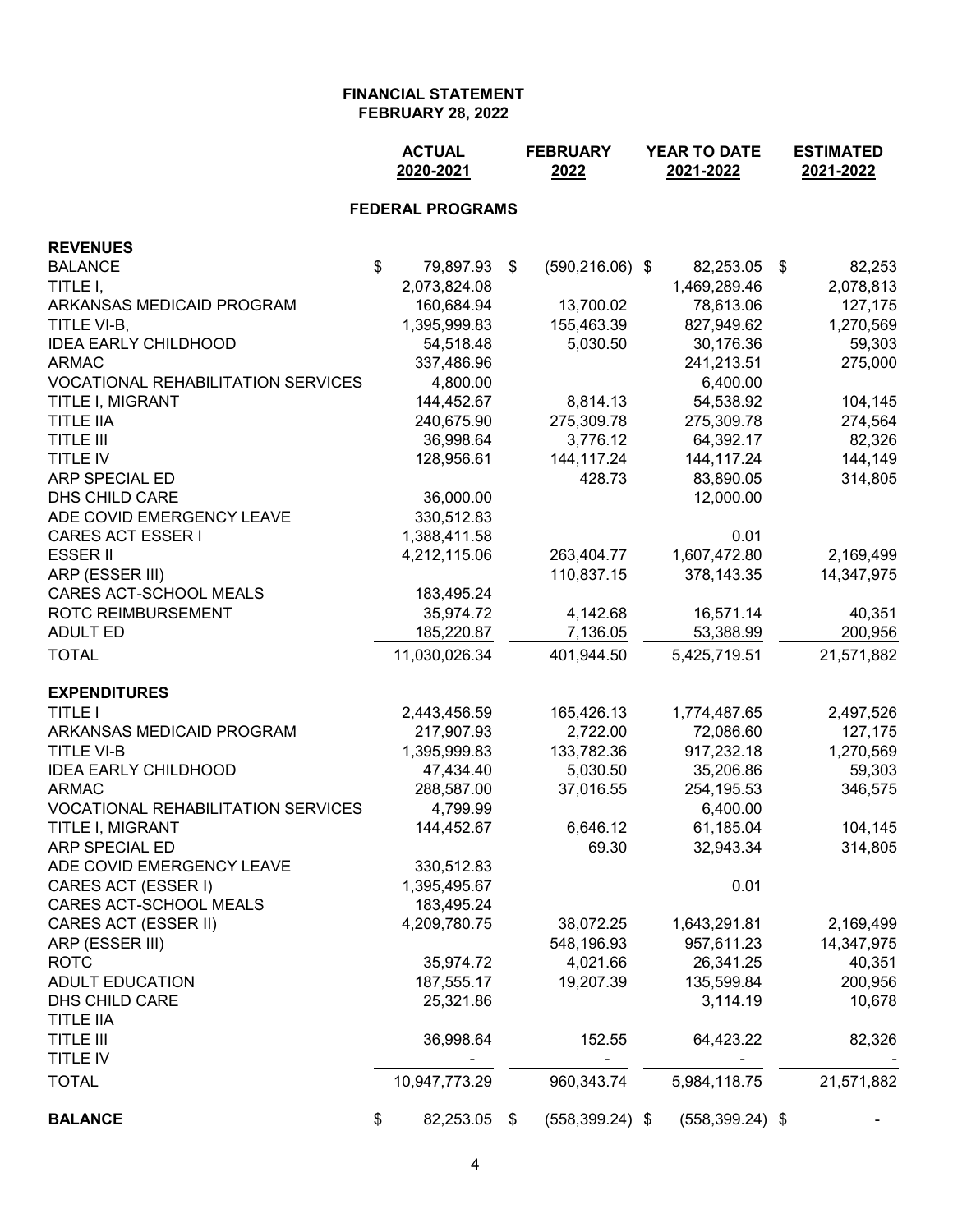|                                    |              | <b>ACTUAL</b><br>2020-2021  |    | <b>FEBRUARY</b><br>2022 | <b>YEAR TO DATE</b><br>2021-2022 |               |    | <b>ESTIMATED</b><br>2021-2022 |
|------------------------------------|--------------|-----------------------------|----|-------------------------|----------------------------------|---------------|----|-------------------------------|
|                                    |              | <b>SCHOOL LUNCH PROGRAM</b> |    |                         |                                  |               |    |                               |
| <b>REVENUES</b>                    |              |                             |    |                         |                                  |               |    |                               |
| BALANCE                            | $\mathbb{S}$ | 646,895.40                  | \$ | 976,198.43              | -\$                              | 733,628.55    | \$ | 733,629                       |
| <b>LUNCH &amp; BREAKFAST SALES</b> |              | 28,683.39                   |    | 2,710.95                |                                  | 20,779.82     |    | 397,000                       |
| <b>REIMBURSEMENT</b>               |              | 2,407,877.67                |    | 333,720.00              |                                  | 1,928,105.73  |    | 2,400,000                     |
| <b>LUNCH CHARGES</b>               |              |                             |    |                         |                                  |               |    |                               |
| CNU EMERGENCY OPERATIONS           |              |                             |    |                         |                                  |               |    | 160,242                       |
| <b>OTHER INCOME</b>                |              | 444,319.82                  |    | 6,691.30                |                                  | 218,925.59    |    | 346,030                       |
| <b>TOTAL</b>                       |              | 3,527,776.28                |    | 1,319,320.68            |                                  | 2,901,439.69  |    | 4,036,900                     |
| <b>EXPENDITURES</b>                |              |                             |    |                         |                                  |               |    |                               |
| <b>SALARIES</b>                    |              | 1,329,988.13                |    | 112,781.53              |                                  | 808,166.73    |    | 1,355,246                     |
| <b>BENEFITS</b>                    |              | 375,209.31                  |    | 33,670.72               |                                  | 238,880.71    |    | 388,273                       |
| <b>FOOD PURCHASES</b>              |              | 998,412.26                  |    | 55,352.30               |                                  | 605,701.84    |    | 1,188,002                     |
| <b>OTHER EXPENSES</b>              |              | 90,538.03                   |    | 85,793.78               |                                  | 216,968.06    |    | 287,242                       |
| TOTAL                              |              | 2,794,147.73                |    | 287,598.33              |                                  | 1,869,717.34  |    | 3,218,762                     |
| <b>BALANCE</b>                     | \$           | 733,628.55                  | S. | 1,031,722.35            | S.                               | 1,031,722.35  |    | 818,138                       |
| <b>TOTAL BALANCES</b>              |              | <u>16,322,311.54</u>        |    | \$26,206,086.18         | S.                               | 26,206,086.18 | \$ |                               |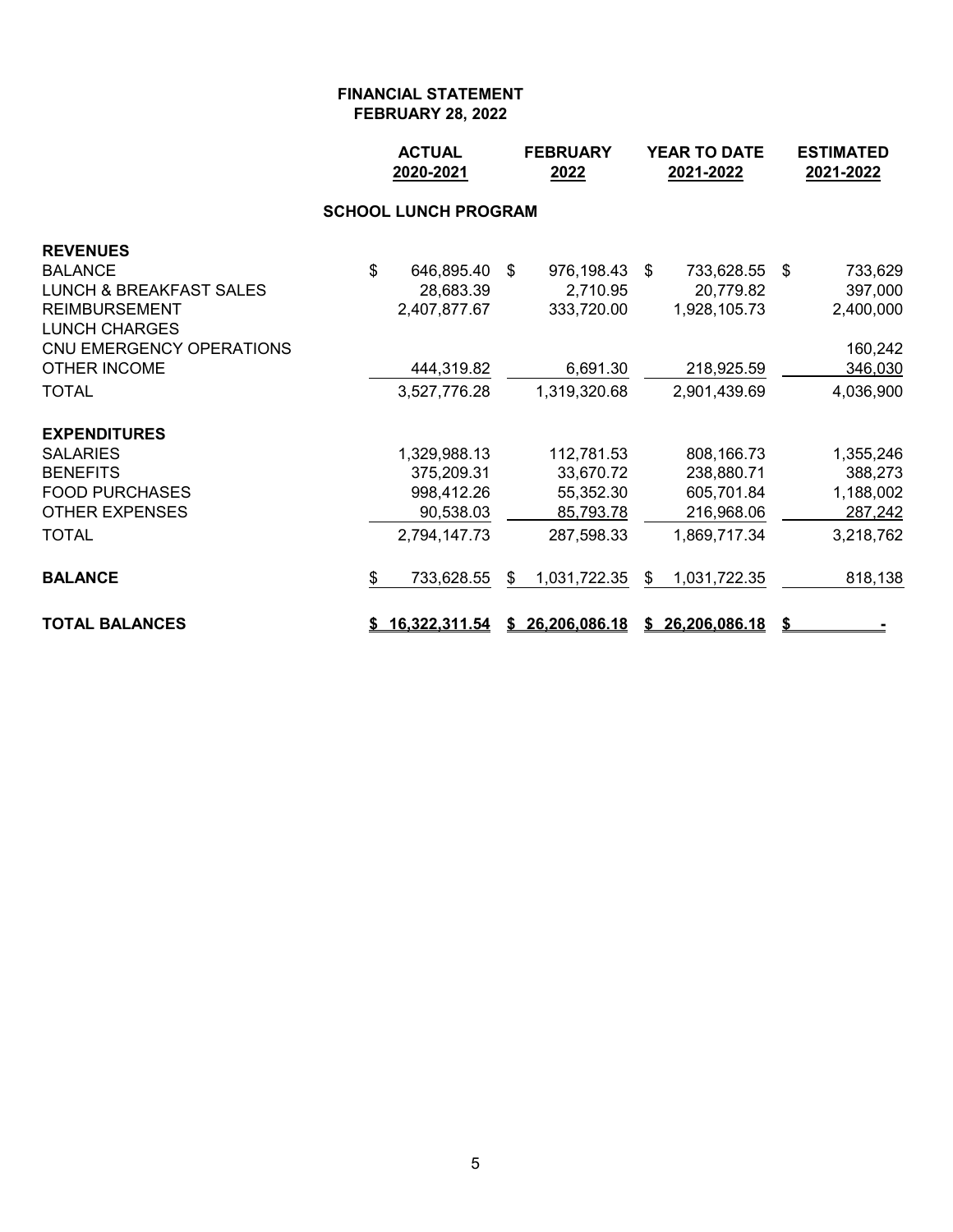|                                 |    | <b>ACTUAL</b><br><b>FEBRUARY</b><br>2020-2021<br>2022 |  |            | <b>YEAR TO DATE</b><br>2021-2022 |                   |     | <b>ESTIMATED</b><br>2015-2016 |  |  |  |  |  |
|---------------------------------|----|-------------------------------------------------------|--|------------|----------------------------------|-------------------|-----|-------------------------------|--|--|--|--|--|
| <b>SCHOOL ACTIVITY ACCOUNTS</b> |    |                                                       |  |            |                                  |                   |     |                               |  |  |  |  |  |
| <b>REVENUES</b>                 |    |                                                       |  |            |                                  |                   |     |                               |  |  |  |  |  |
| <b>BALANCE</b>                  | \$ | 571,961.98 \$                                         |  | 792,459.64 | -\$                              | 602,689.29        | -\$ | 519,770                       |  |  |  |  |  |
| <b>ADMISSIONS</b>               |    | 140,983.41                                            |  | 15,289.00  |                                  | 176,994.13        |     |                               |  |  |  |  |  |
| <b>SCHOOL SPONSORED SALES</b>   |    | 48,657.10                                             |  | 8,342.40   |                                  | 67,228.21         |     |                               |  |  |  |  |  |
| STUDENT SPONSORED SALES         |    | 152,236.74                                            |  | 25,110.15  |                                  | 203,322.73        |     |                               |  |  |  |  |  |
| OTHER STUDENT ACTIVITIES        |    | 113,500.61                                            |  | 1,406.12   |                                  | 113,070.53        |     |                               |  |  |  |  |  |
| OTHER COMMUNITY SERVICES        |    | 2,140.80                                              |  | 3,171.50   |                                  | 5,992.53          |     |                               |  |  |  |  |  |
| PRIVATE CONTRIBUTIONS           |    | 100,995.30                                            |  | 2,322.57   |                                  | 98,451.56         |     |                               |  |  |  |  |  |
| <b>MISCELLANEOUS</b>            |    | 2,569.18                                              |  |            |                                  | 1,780.10          |     |                               |  |  |  |  |  |
| <b>TOTAL</b>                    |    | 1,133,045.12                                          |  | 848,101.38 |                                  | 1,269,529.08      |     | 519,770                       |  |  |  |  |  |
| <b>EXPENDITURES</b>             |    |                                                       |  |            |                                  |                   |     |                               |  |  |  |  |  |
| <b>SALARIES</b>                 |    | 14,564.18                                             |  |            |                                  | 11,123.52         |     |                               |  |  |  |  |  |
| <b>BENEFITS</b>                 |    | 3,146.75                                              |  |            |                                  | 2,466.13          |     |                               |  |  |  |  |  |
| <b>PURCHASES SERVICES</b>       |    | 104,115.25                                            |  | 5,705.62   |                                  | 85,035.58         |     |                               |  |  |  |  |  |
| <b>SUPPLIES &amp; MATERIALS</b> |    | 376,866.06                                            |  | 37,191.99  |                                  | 332,639.98        |     |                               |  |  |  |  |  |
| <b>FIXED ASSETS</b>             |    | 3,396.01                                              |  |            |                                  | 2,724.43          |     |                               |  |  |  |  |  |
| <b>DUES &amp; FEES</b>          |    | 28,267.58                                             |  | 44,527.85  |                                  | 74,864.02         |     | $\overline{\mathsf{C}}$       |  |  |  |  |  |
|                                 |    | 530,355.83                                            |  | 87,425.46  |                                  | 508,853.66        |     |                               |  |  |  |  |  |
| <b>BALANCE</b>                  | \$ | 602,689.29                                            |  | 760,675.92 | \$                               | <u>760,675.42</u> |     | 519,770                       |  |  |  |  |  |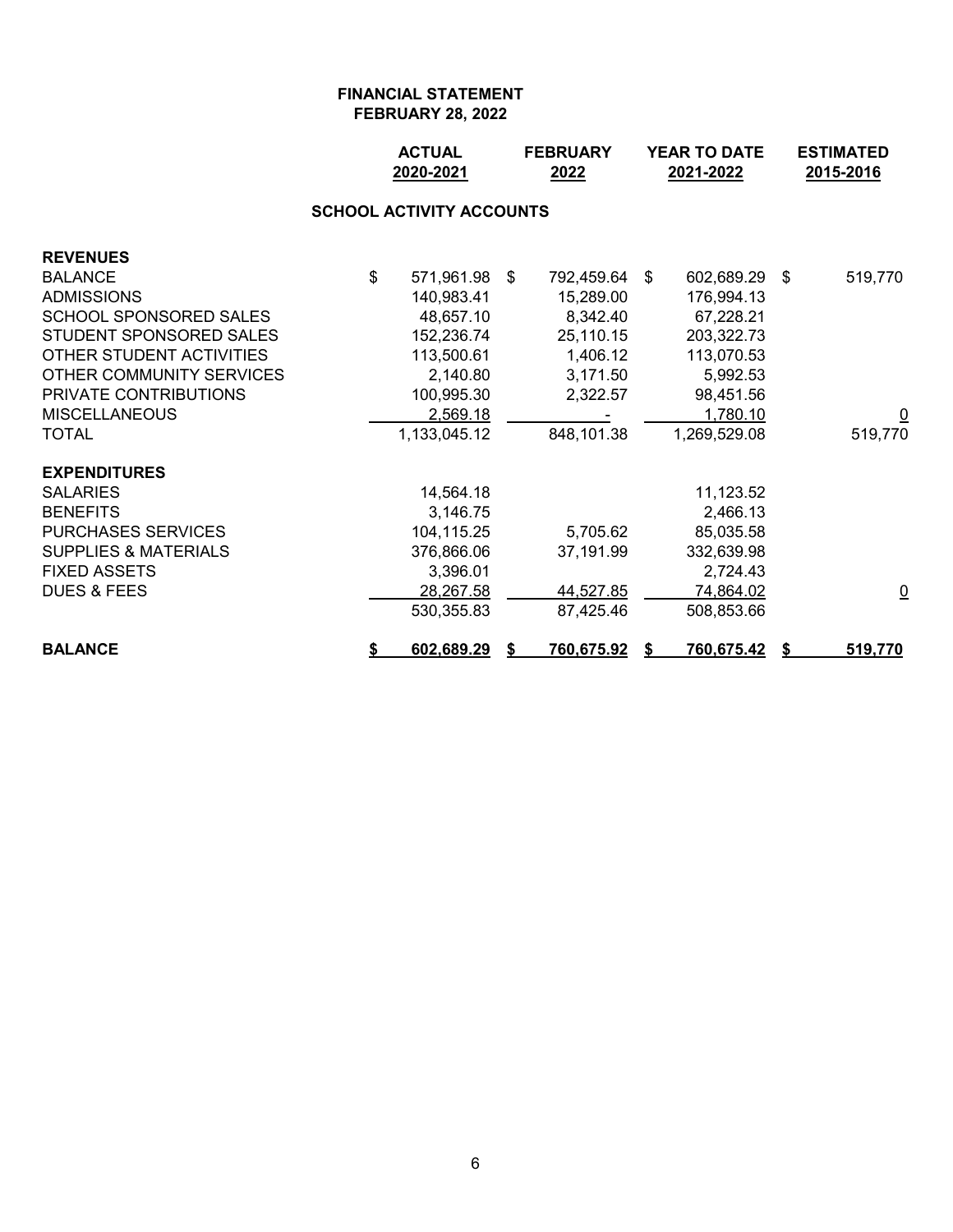#### **CITIZENS BANK ACCOUNT BALANCES FEBRUARY 28, 2022**

CHECKING ACCOUNT #0376886401 \$ 9,284,467.45

# **SCHEDULE OF INVESTMENTS FEBRUARY 28, 2022**

| PURCHASED CERTIFICATE OF DEPOSIT 2/04/2022<br>IN THE AMOUNT OF \$3,718,112.89.42 AT A RATE OF .20%<br>MATURING 3/04/2022 | \$3,718,112.89  |
|--------------------------------------------------------------------------------------------------------------------------|-----------------|
| PURCHASED CERTIFICATE OF DEPOSIT 12/01/2021                                                                              |                 |
| IN THE AMOUNT OF \$10,000,000.00 AT A RATE OF .20%                                                                       |                 |
| MATURING 12/01/2022                                                                                                      | 10,003,397.55   |
| <b>TOTAL</b>                                                                                                             | \$13,721,510.44 |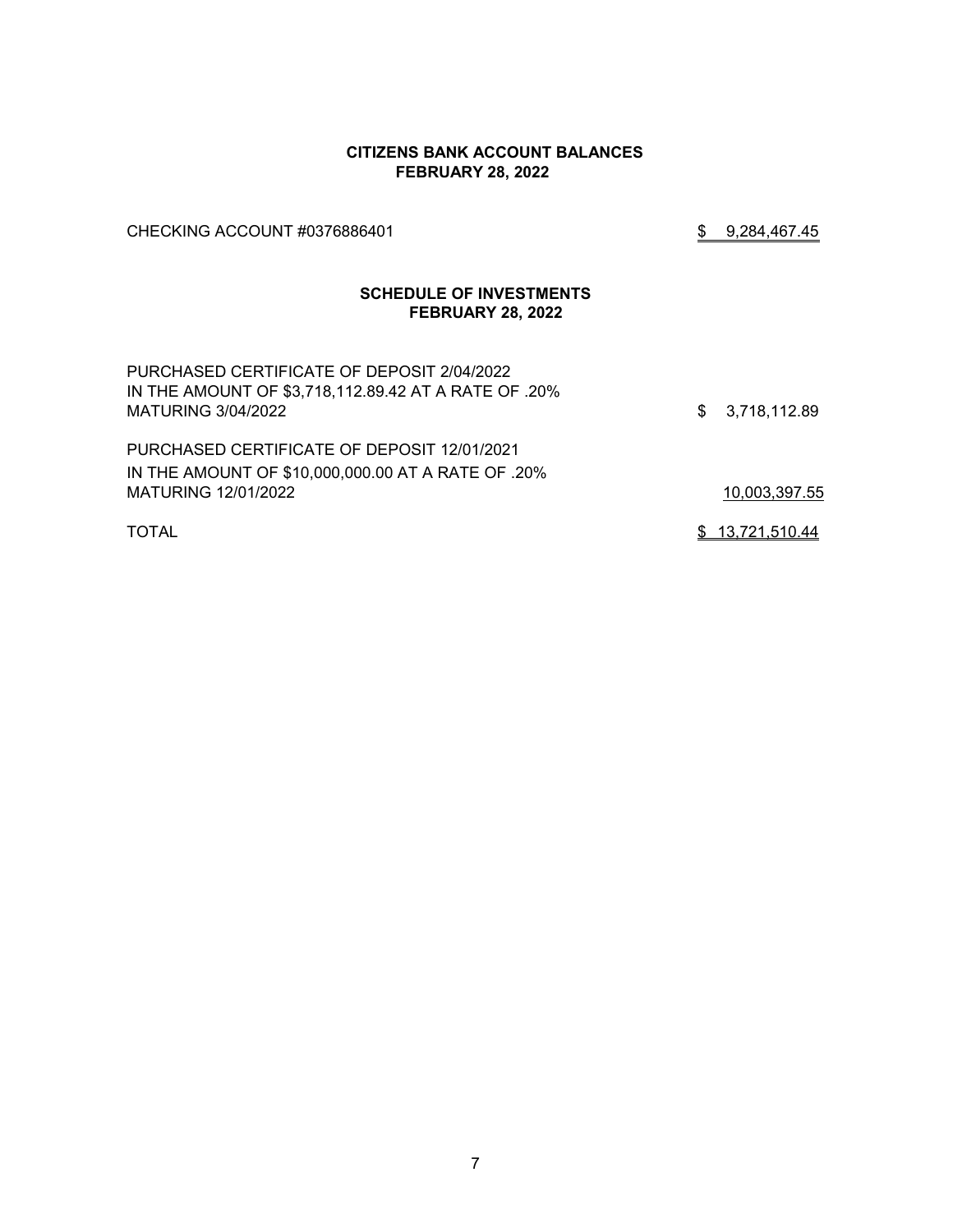# **MISCELLANEOUS INCOME ACCOUNT ANALYSIS FEBRUARY 2022**

| <b>OPERATING FUNDS</b>                               | <b>FEBRUARY</b>    | YEAR TO DATE |
|------------------------------------------------------|--------------------|--------------|
| <b>G/T ADVANCED PLACEMENT</b>                        |                    |              |
| <b>ARVEST GRANT - BASEBALL</b>                       |                    |              |
| NBC STATE BONUS PASS THRU                            |                    |              |
| ADE COMPUTER SCIENCE BONUS PASS THRU                 |                    | 1,224.00     |
| PRIVATE DONATIONS                                    |                    | 1,439.00     |
| POINTER PLACE REIMBURSEMENT                          |                    | 12,000.00    |
| BASKETBALL REIMBURSE SCORING TABLE                   |                    |              |
| <b>EARLY CARE &amp; EDUCATION GRANT</b>              |                    | 1,104.57     |
| AR SCHOOL RECOGNITION                                |                    | 93,450.00    |
| GENERAL IMPROVEMENT FUND GRANT-ADULT ED              |                    |              |
| NEW CTE PROGRAM START UP GRANTS                      |                    |              |
| <b>FACILITIES &amp; TRANSPORTATION REIMBURSEMENT</b> |                    | 3,710.31     |
| THEATER LIVE STREAMING FEES                          |                    | 48.23        |
| <b>MASCOT ROYALTIES</b>                              |                    | 721.90       |
| <b>HALL OF HONOR</b>                                 |                    |              |
| <b>REIMBURSEMENT FEES</b>                            |                    |              |
| PRIOR YEAR LUNCH CHARGES                             |                    |              |
| <b>GAME &amp; FISH GRANT</b>                         | 12,560.00          | 12,560.00    |
| REFUND PRIOR YEAR EXPENSES                           |                    | 24,611.27    |
| CAREER NEW PROGRAM START UP                          |                    |              |
| EMPLOYEE JURY/SUBPOENA FEES                          | 160.00             | 925.00       |
| HANNA OIL-GAS & ROYALTY                              |                    |              |
| STEPHENS PRODUCTION-GAS ROYALTIES                    |                    | 121.28       |
| WAELDER OIL & GAS-GAS ROYALTIES                      |                    | 22.05        |
| <b>XTO ENERGY-GAS ROYALTY</b>                        |                    |              |
| MERIT ENERGY-GAS ROYALTY                             |                    | 2,636.58     |
| SALE OF FIXED ASSETS & SUPPLIES                      | 4,150.00           | 4,150.00     |
| <b>REBATE</b>                                        |                    | 782.84       |
| ATU-REIMBURSEMENT CONCURRENT CREDIT                  |                    | 226,333.00   |
| PAYROLL REIMBURSEMENT-TRANSFER                       |                    |              |
| FEDERAL FLOOD CONTROL                                |                    | 93.12        |
| FEDERAL MINERAL LEASE                                |                    |              |
| PROPERTY DAMAGES REIMBURSEMENTS                      | 402.42             | 2,195.63     |
| <b>ETS HONORARIUM</b>                                |                    |              |
| <b>USAC E-RATE</b>                                   |                    |              |
| BLUEBIRD WNC445 SPECTRUM LEASE                       |                    | 13,995.00    |
| <b>PHOTOGRAPHY</b>                                   |                    |              |
| <b>TOTAL</b>                                         | \$<br>17,272.42 \$ | 402,123.78   |
|                                                      |                    |              |